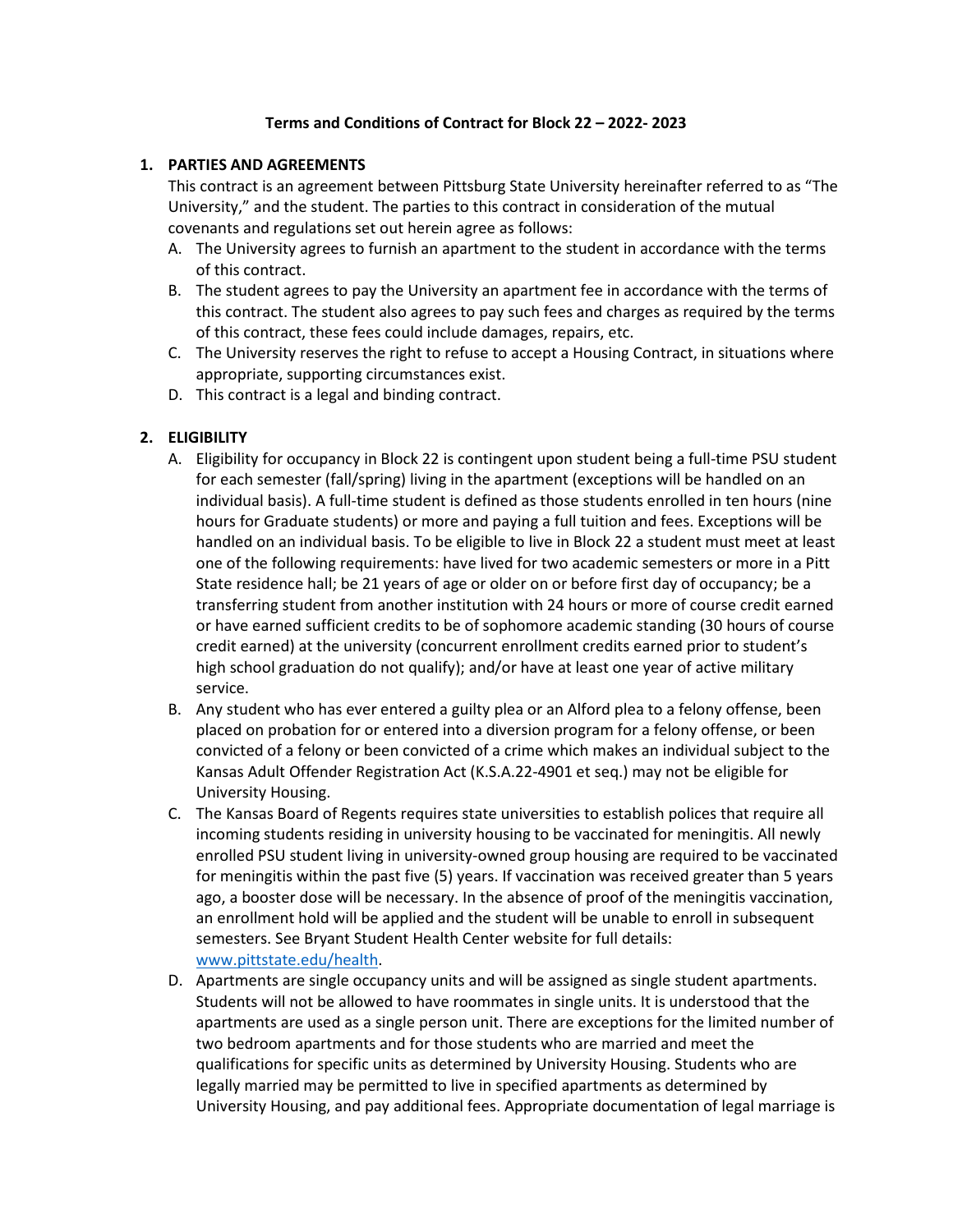required. Limited two bedroom apartments are available to same gender roommates. The space and configuration does not allow for accommodation of students with children.

- E. If it is found that the student has made false statements in the application for apartment, or does not qualify for housing under the rules and regulations, the contract may be immediately and automatically terminated.
- F. Continued possession of the premises after the expiration or termination of the contract does not constitute renewal of the contract.
- G. The University may terminate this lease or reassign occupant (if available) if the apartment should become uninhabitable because of damage or destruction by fire or other casualty or if the student loses status as an enrolled student for any reason. In such case, the student will be charged all appropriate charges for apartment, damages and cancellation fees, etc.
- H. The University reserves the right to make assignments of accommodation.

### **3. CONTRACT PERIOD**

This contract is for the period commencing August 7, 2022 (10 am – 5 pm check-in by appointment only, after that date by scheduled appointment during business hours) and ending on July 29, 2023 (check-out deadline of 1 pm). A defined monthly rent amount will be charged according to your assigned apartment classification and includes utilities (gas, electric, water, sewer, trash and internet). Block 22 contract is considered a 12-month contract, not an academic year contract. Any changes to PSU academic calendar does not affect contracting for Block22 as it is a 12 month contract.\* (Note: student who continue to contract for same unit from year to year will have continuing access if in good standing with payment/housing).

## **4. PAYMENT, LATE FEES, STATEMENTS**

- A. \$145 application fee and prepayment are due upon completing contract.
- B. Monthly rental payments and other charges are due by the fifth of each month.
- C. Payments are to be paid to the University for housing accommodations, and properly billed charges in accordance with the rate and payment schedule specified in this contract and/or payment plan terms. The Cashiers and Student Accounts office will maintain and publish tuition, housing and fees billing for all students enrolled at Pittsburg State. Billing will be produced each month and notification is then sent to the student's official campus e-mail address. Students will access their e-bills through their GUS portal and will set up other users and notifications. Visit the Cashiers and Student Accounts Website: www.pittstate.edu/office/cashier to view payment dates and options, billing cycle, late fees and other related payment policies.
- D. A late fee will be charged if payment (monthly and properly billed charges) is not received by the fifth of each month. If charges remain unpaid, procedures to evict the student from University housing may be initiated. Housing contract may be terminated if student fails to make the rental payment in time. If charges remain unpaid, past due accounts will be sent to a collection agency and/or the state set-off program for collection. Collection costs will be assessed and added to balance due on these accounts.
- E. Statements are accessible through the student portal (GUS) with your ID and password. Details about the payment options and credit card policies are available online at www. pittsate.edu/office/cashier. Timely payment in accordance with established schedules is not dependent upon receipt of statement.
- F. The student shall be solely liable for the rent due and for the performance of the terms and conditions of this agreement.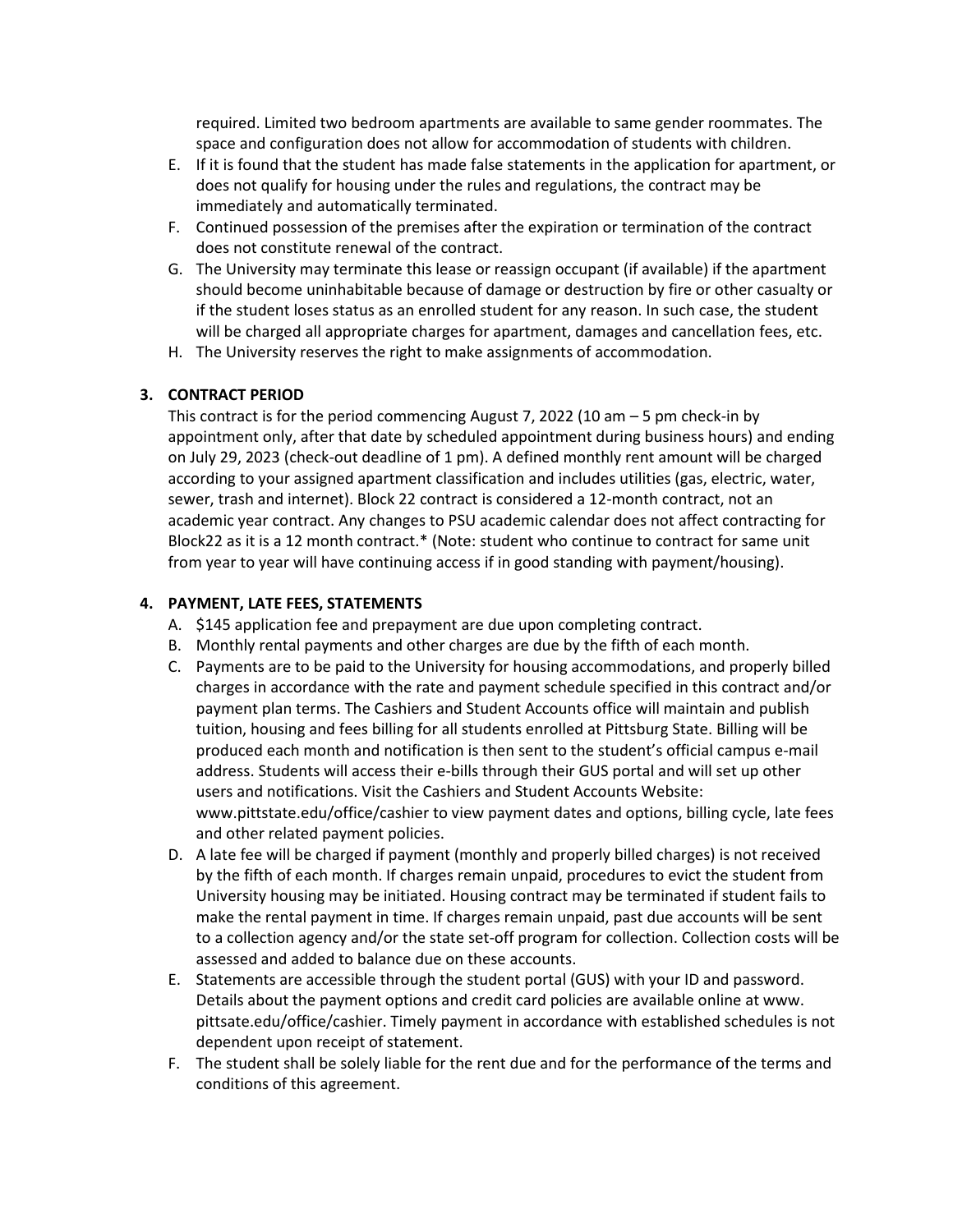G. Any student who is permitted and/or authorized to occupy an apartment outside the dates of this contract (i.e., early arrival, interim, etc.) are subject to and responsible for all additional charges associated with that occupancy.

# **5. PAYMENT, LATE FEES, STATEMENTS**

Per federal regulations, all financial aid and scholarship recipients must apply the remaining portion of their award, after tuition, to their Housing Contract (regardless of payment plan chosen). The amount applied could be up to a semester or academic year depending on the distribution of the award. The application of financial aid and scholarship awards supersedes the selected payment plan. Any balance due after financial aid and scholarships are applied must be paid according to the selected payment options.

## **6. OCCUPANCY PROVISIONS**

Housing accommodations are rented to the student for the specific purpose of personal residence and may not be sublet or used by residents or outside agencies for any commercial purposes. This contract is not transferable.

## **7. ASSIGNMENTS**

- A. **AUTHORITY**. The University reserves the right to make assignments of accommodation. The University reserves the right to determine the use and assignment for any apartment as needed. No student is guaranteed an exact location, University Housing tries to assign students to preferred apartment styles, but exact locations cannot be guaranteed.
- B. **REASSIGNED**. Students who do not check-in prior to the end of 1st day of classes for that semester or have not notified University Housing of late arrival may be reassigned from their original assignment.

# **8. VACATING**

- A. **POLICY**. Upon termination of this contract for any reason, the student must vacate their assigned location no later than the deadline set by the Department of University Housing.
- B. **PROCEDURES**. The student must follow checkout procedures outlined in the Guide to Hall Living and any special processes for Block 22. Upon cancellation of the contract, the student must complete proper checkout procedures with staff member. During check-out, the staff will record the condition of the apartment for the purpose of assessing cleaning and damage charges as appropriate in regards to the condition of the apartment. Student is responsible for returning all keys issued. The charge for lost keys is \$25.00 for each door key and \$50.00 re-core fee. Apartments are automatically re-cored when keys are lost. Keys are not allowed to be copied. Students who do not properly checkout will be assessed a \$25.00 fee and any other fees resulting from the failure to follow checkout procedures.

# **9. DAMAGES**

- A. The student is responsible for the assigned location and all University owned contents, to include the outside of the room door and will be charged for any and all damages occurring during occupancy. The student is responsible for any destruction, defacement, damage, impairment, or removal of any part of the premises caused by an act or omission of the student or any other guest.
- B. Students who damage University property through negligence or willful actions will be financially liable and subject to disciplinary and legal action. If the identity of the person responsible for damage to University property in public areas cannot be ascertained, the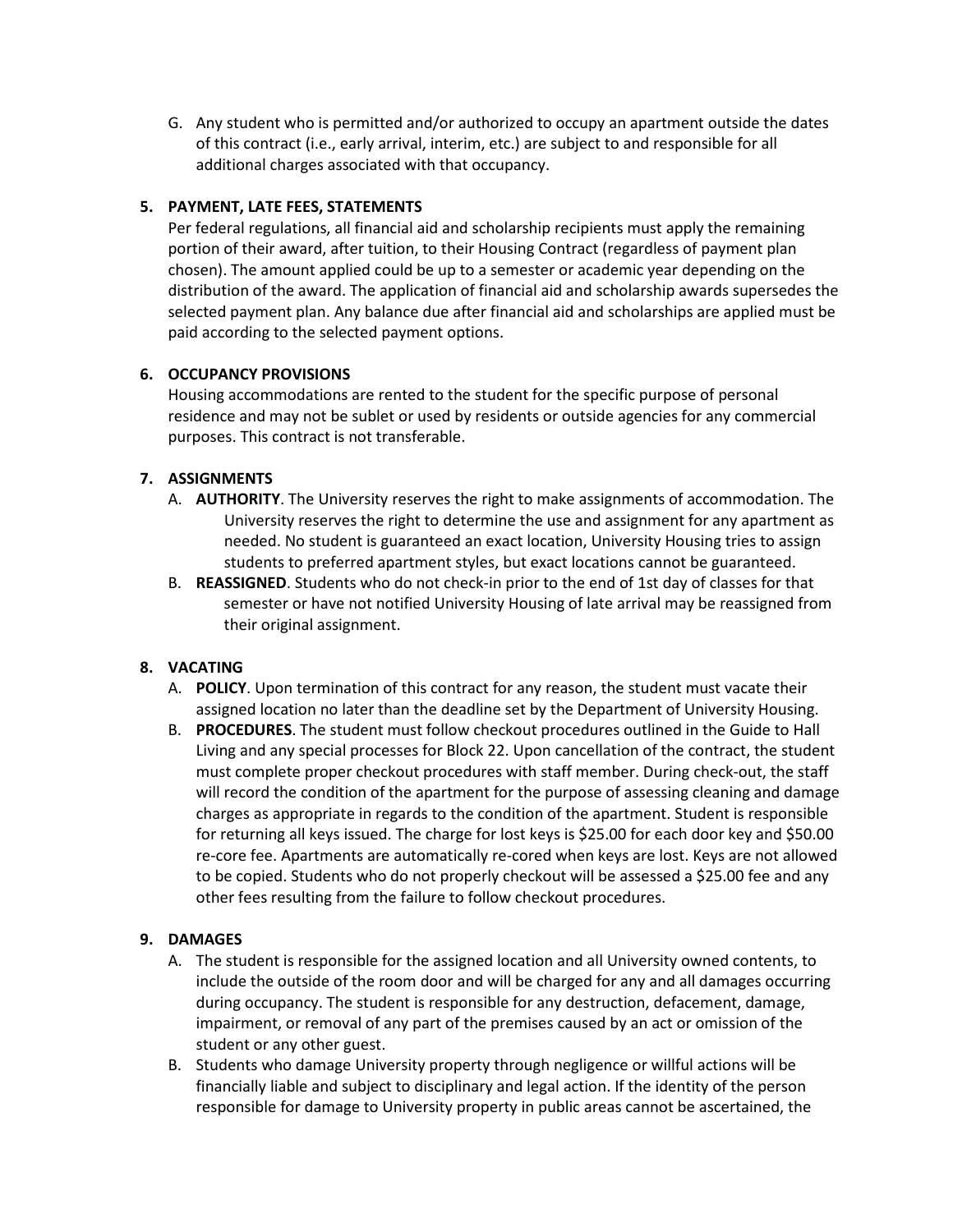Department of University Housing may prorate the cost to repair such damages among all or any portion of the residents of the building as the Department may deem fair. All damage charges are due immediately upon receipt of bill.

# **10. LIABILITY**

- A. **PROPERTY**. The University will not be liable for theft, loss or damage to property of the student, including loss from fire, flood, water, wind, or acts of God. Students are responsible for the cost of all damages to the apartment. The University will not be liable for property left in the building after the student vacates (or is expected to vacate) including vacation periods. The University reserves the right to dispose of such property through any manner it deems appropriate. Students are encouraged to carry renter's insurance.
- B. **UPKEEP**. The student will be responsible for keeping the assigned location and its furnishings clean, for cooperating with other residents in the common protection of property, and for advising the staff of any deterioration or malfunction of facilities. Failure or delay in notifying staff of malfunctions or facilities issues can result in cost for damages to the student. Further, the student agrees to utilize public areas, apartment and building equipment, and furnishings in a careful and proper manner. Health and Safety checks will be done throughout the year by Housing Staff and students must be compliant. Student will be charged for excess cleaning costs and damages.
- C. **PERSONAL INJURY**. Students are encouraged to carry medical insurance. The University will not be liable for injuries or death which occurs within its buildings or grounds

## **11. RIGHT OF ENTRY**

The University reserves the right for University personnel to enter the student's apartment for any purpose connected with the interest of the University. The right of entry is discussed in detail in the Guide to Hall Living under Room Entry/Privacy.

### **12. PREPAYMENT/APPLICATION FEE**

Proper payment of \$145 is required when contracting online. Contract cannot be initiated without proper payment. \$145.00 payment includes: \$45 non-refundable application fee and a \$100 contract pre-payment which is applied to first payment.

### **13. CANCELLATION OF CONTRACT**

- **A.** Block 22 contract is for the duration of dates specified in the contract. Student is responsible for the terms and conditions of the contract. Cancellation charges are noted in 13.B.
- **B.** Cancellation fees are outlined as follows:
	- Notification Date Charge:

\*Cancellation prior to 6/15/22 (prior to 11/15/22 for Spring 2023 arrivals) \$45 application fee.

\*Cancellation 6/15/22 & after (11/15/22 for Spring 2023 arrivals) (including those failing to enroll, canceling enrollment or being academically dismissed) \$45 application fee, plus \$100 cancellation fee, plus rent for the entire month in which cancellation occurs, plus any past due charges

\*6/15/22 through 7/29/23 (room occupied, remaining enrolled) \$45 application fee, rent for the entire month in which cancellation occurs, plus any past due charges, plus 35% of remaining contract value.

C. Full month's rent will be charged for the month in which student cancels and leaves, no proration.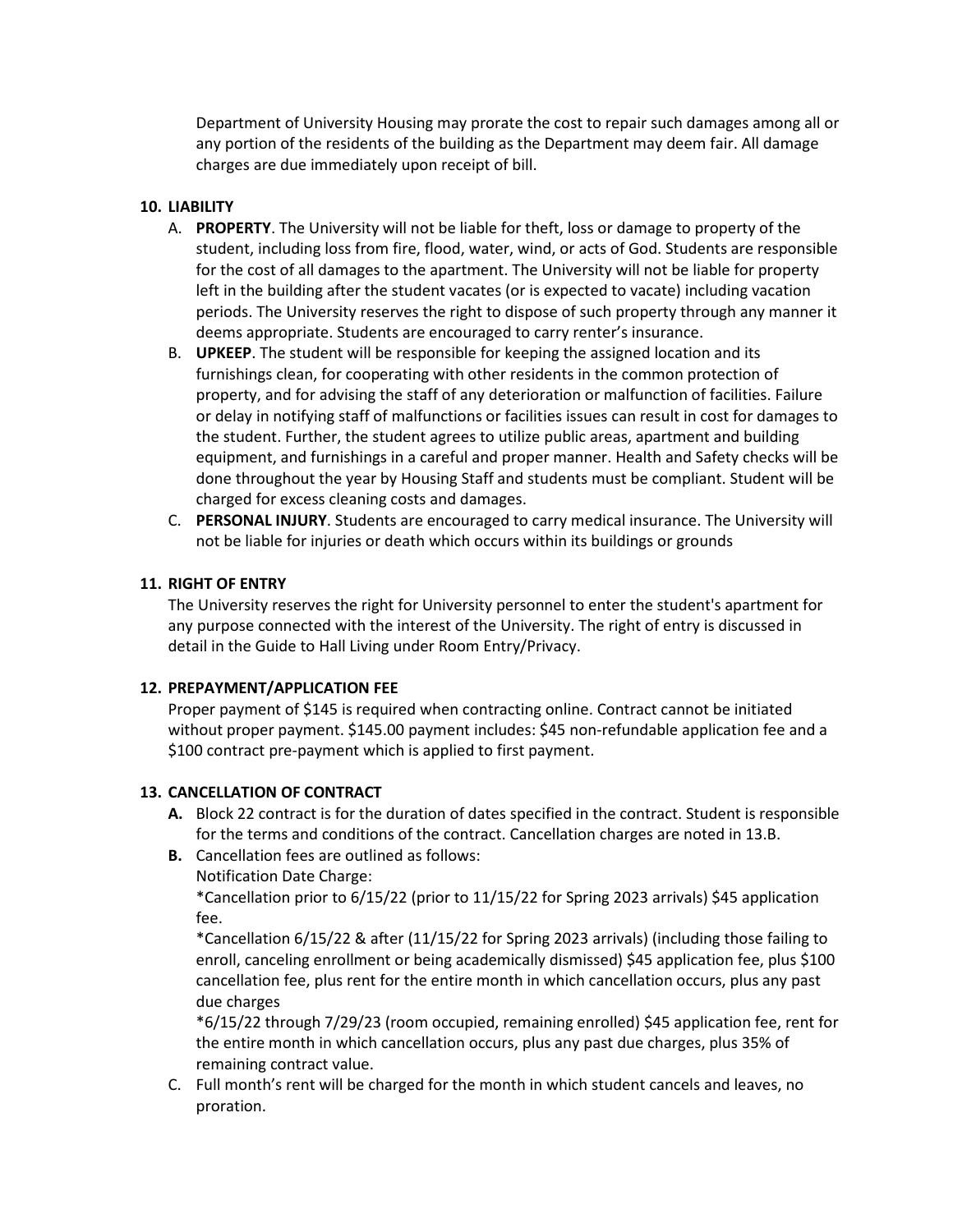- D. The 35% of remaining contract cancellation fee may be waived for students who: graduate; are student teaching; or leave campus for training authorized through an academic department. Student will be required to obtain documentation verifying this information from Registrars or their academic department and submit to University Housing in advance. Final approval from University Housing will be required before these fees may be waived. Other fees associated with cancellation of contract and other properly billed charges will apply.
- E. All notification regarding cancellation must be in writing and made directly to the Department of University Housing. Prior to check-in, notification date will be determined by postmark or by date of delivery to the Department of University Housing. All cancellations must be approved by University Housing after check-in. After check-in, the official cancellation date will be determined when all of the following are completed; signed cancellation request is submitted to University Housing Office and is approved, proper checkout with building staff, RIC is signed, personal items removed, and all keys returned. This date serves as the ending date for cancellation fees and other properly billed charges.
- F. Any student who is permitted and/or authorized to occupy an assignment outside the dates of this contract (i.e., early arrival, etc.) are subject to all applicable cancellation charges based on date of occupancy (see Item #13B).
- G. Federal Financial Aid regulations may prevent the use of federal aid dollars to cover cancellation fees and other non-refundable fees. Students need to consult with the Student Financial Assistance office in regards to this issue.
- H. Students who do not check into their assigned location by the "Last day for late enrollment" for that semester (as listed in the official university calendar) will automatically have their housing and dining contract cancelled as per that date, all cancellations fees will apply.

### **14. TERMINATION BY UNIVERSITY**

- A. The University may terminate this contract if the student fails to fulfill financial obligations specified in this contract or if the student violates any of the terms of this contract or published University or University Housing policy. In such cases, the student will be charged a cancellation fee of 35% of the remainder of contract price plus rate for the time occupied.
- B. The University may terminate this contract if the student is charged or convicted of a crime or crimes against persons or involving any other conduct that may threaten the safety or security of other residents. In such cases, the student will be charged a cancellation fee of 35% of the remainder of contract price, plus rent for the entire month of cancellation, plus any other past due charges.
- C. The University may terminate this contract if the student loses status as an enrolled student for any reason. In such case, the resident will be charged apartment fees for the time occupied in apartment and cancellation fees or other fees (if applicable).
- D. The University cannot be held liable for and reserves the right to terminate this contract if the location or apartment should become uninhabitable due to public health emergency and/or damage or destruction by fire, weather or other casualty. In such cases, the contract will be terminated, the student will be charged room and board fees for the time occupied.

### **15. SERVICES BY UNIVERSITY**

The University agrees to provide utilities to the student. The student agrees to use the utilities in a conservative, economic, and efficient manner. The University will not be liable for any delay or interruption in services (including heating or air-conditioning, water, steam, GUSNET, Internet,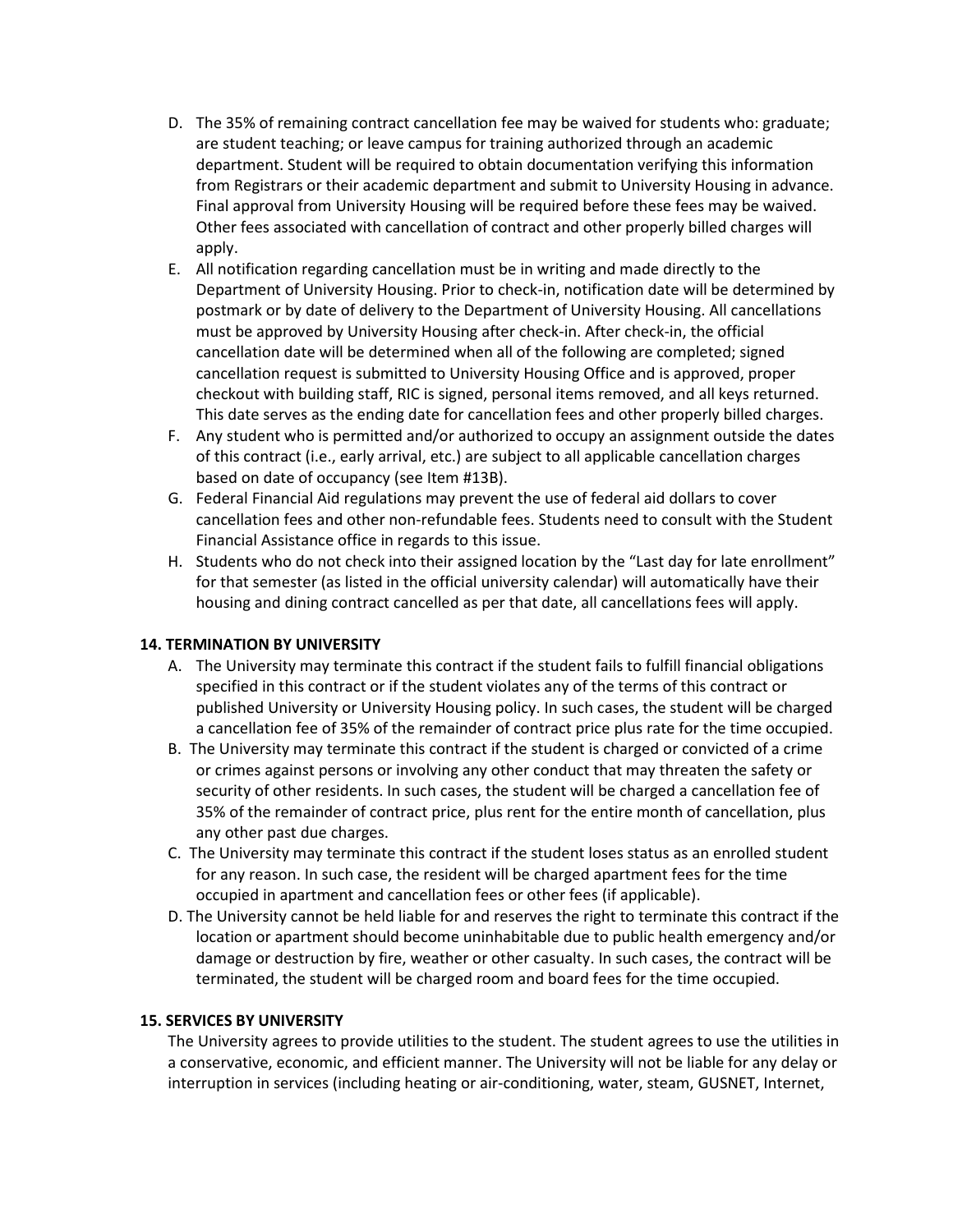etc.) resulting from causes beyond its control, and such interruptions will not relieve the student from the obligation of this contract.

#### **16. ACCOMMODATING STUDENTS WITH DISABILITIES**

In accordance with The Rehabilitation Act of 1972 and the Americans with Disabilities Act, Pittsburg State University provides necessary services for students with disabilities. The University will provide reasonable accommodations for students with identified physical, mental, emotional, multiple and learning disability limitations. Students with a disability which requires special consideration in housing accommodations must identify the needs and work with University Housing personnel and the Center for Student Accommodations Coordinator to meet those needs. Please begin by selecting http://www.pittstate.edu/office/center-forstudent-accommodations/

- **A.** Click on the "Online Forms", select Request for Residence Hall Accommodation. Complete and return form as instructed.
- **B.** Specified apartments are specifically adapted for accommodating eligible disabled students (permanent and/or progressive). Students with a qualifying disability will receive priority in assignment to these locations. Non-disabled students may request and be assigned to these locations in circumstances where no requests for accommodations from eligible disabled students exist. The University reserves the right to reassign to alternate space non-disabled students occupying a space designated as specifically adapted for accommodating eligible disabled students. Students required to relocate under these circumstances are required to do so within 72 hours of receipt of notice.

### **17. WEAPONS**

Pittsburg State will be in accordance with Kansas Board of Regents policy. Pittsburg State University's full weapons policy is available online at [www.pittstate.edu/weaponpolicy.](http://www.pittstate.edu/weaponpolicy)

### **18. TOBACCO FREE CAMPUS**

Pittsburg State University (PSU) is a tobacco free campus, as such the use or sale of tobacco products on PSU owned, operated or leased property is prohibited. This policy applies to all individuals. In addition to cigarettes, this policy applies to smokeless tobacco and e-cigarettes. The policy covers, but is not limited to, building, university grounds, parking areas, walkways, recreational and sporting facilities. Failure to abide by University policy may result in contract termination. This policy includes all apartments. To view the full Tobacco Free policy visit [www.pittstate.edu/tobaccofree.](http://www.pittstate.edu/tobaccofree)

#### **19. APARTMENT EXTERIOR**

- A. The sidewalks, driveways, patio areas and outside areas connected to apartment buildings shall not be blocked or obstructed in any manner nor may these areas be used for storage. This also includes hallways, stairwells and common areas in the buildings.
- B. Parking is only permitted in the designated areas. More details will be communicated at move in.
- C. Students agree not to place any rubbish, garbage, waste paper, and other disposables in hallways, stairwells, common areas, parking area, grounds or building exterior. Trash and such items items shall be carried to the central disposal site.
- D. No outside antenna or wiring of any type for radio, TV, electronic, or similar equipment is permitted.
- E. All bicycles must be stored in the designated area.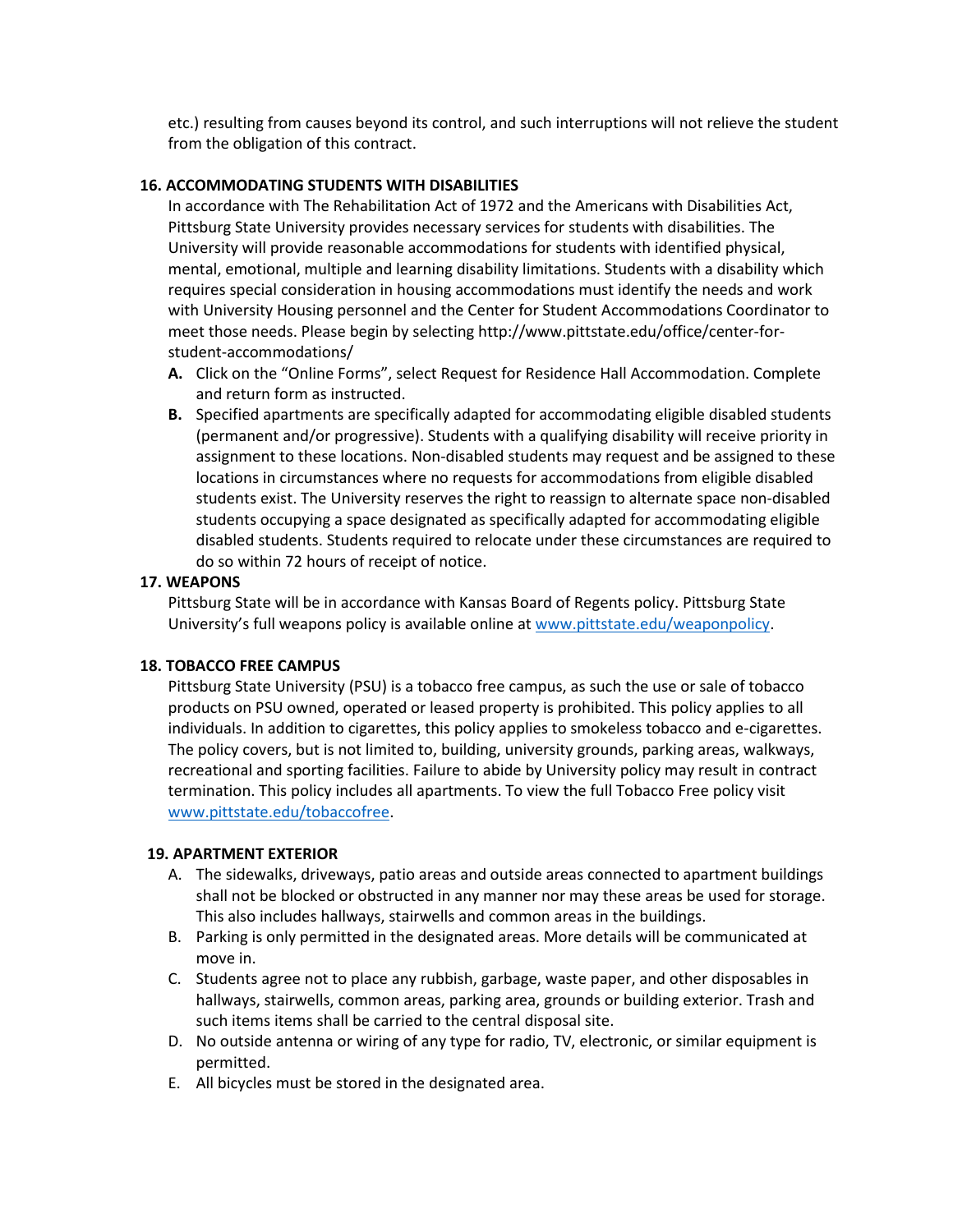F. The outsides of entrance doors and the outsides of windows are considered public viewing areas. Residents are encouraged to be considerate of the other members of the community when displaying material in these areas. Anyone who feels that an item in a public viewing area is inappropriate may request that the Manager or University Housing review it. Items cannot be placed on the exterior of your room door.

## **20. APARTMENT INTERIOR**

- A. Student understands that authorized University personnel may enter if an emergency or safety issues arises. If violations of the contract agreement or University policies and procedures are apparent, personnel may enter after twenty-four hours notice has been provided in writing to the occupant.
- B. Student agrees to provide entry for maintenance, custodial services, staff and for pest extermination procedures. University Housing will provide pest control spraying of the general areas (open areas, baseboards, etc.) of each apartment during the year. Infestation which requires spraying frequency in excess or which requires spraying beyond general areas included in the scheduled spraying will result in a \$25 charge assessed to the tenant for each spraying required to remedy the infestation (as determined by the University Housing personnel in consultation with pest control contractor). Tenants are required to maintain sanitary conditions to standards which deter pest infestation. Tenants are further required to comply with all instructions and conditions provided by University Housing personnel in maintaining required sanitary conditions and in eliminating pest infestations. Any special treatments may result in charges to the student, including treatment for beg bugs.
- C. Students shall not do self-repairs. Students must notify the staff or University Housing for service, following established maintenance procedures. Any repairs done by student will be subject to charges as deemed appropriate by the Director of University Housing or designee.
- D. Students shall not alter interior construction, including paint finishes. Small or light pictures or other personal items may be attached to the walls by use of small nails. Discretion shall be used for hanging items. Do not drive screws, bolts, or nails into the walls, ceilings or woodwork. Do not use double stick tape, adhesive squares, and contact paper on any areas of apartment. Items cannot be hung or attached to the ceilings, doors, cabinets, closets, etc.
- E. Maintenance or utility closets are not to be used for storage of any kind. Sinks, showers, toilets and other water apparatus, shall be used only for the purpose of which they were built, no alterations are permitted to these items. No sweepings, rubbish, rags, soiled paper, ashes, food or food particles and products including grease, shall be emptied into the drain.
- F. Student will have NO PETS. Keeping or harboring cats, dogs, reptiles or other animals, etc. on the premises is prohibited, except for: fish in a tank not to exceed 10 gallons. This applies to any visitor to the apartment regardless of length of visit.
- G. Student agrees to maintain the premises in clean and safe condition, and not to permit damage to the premises, normal wear and tear accepted. These apartments are in historic buildings and all interiors must be taken care of with extreme care by students. Apartment Health and Safety checks will be done throughout the year, students must comply with schedule and be compliant.
- H. Student agrees to maintain all appliances and will be responsible for cleaning, following instructions and using appliances for the purpose of which they were built. The Staff will be doing periodic facility checks of apartments throughout the year. Students agree to provide entry for these facility checks as scheduled.
- I. Cooking with grease is prohibited.